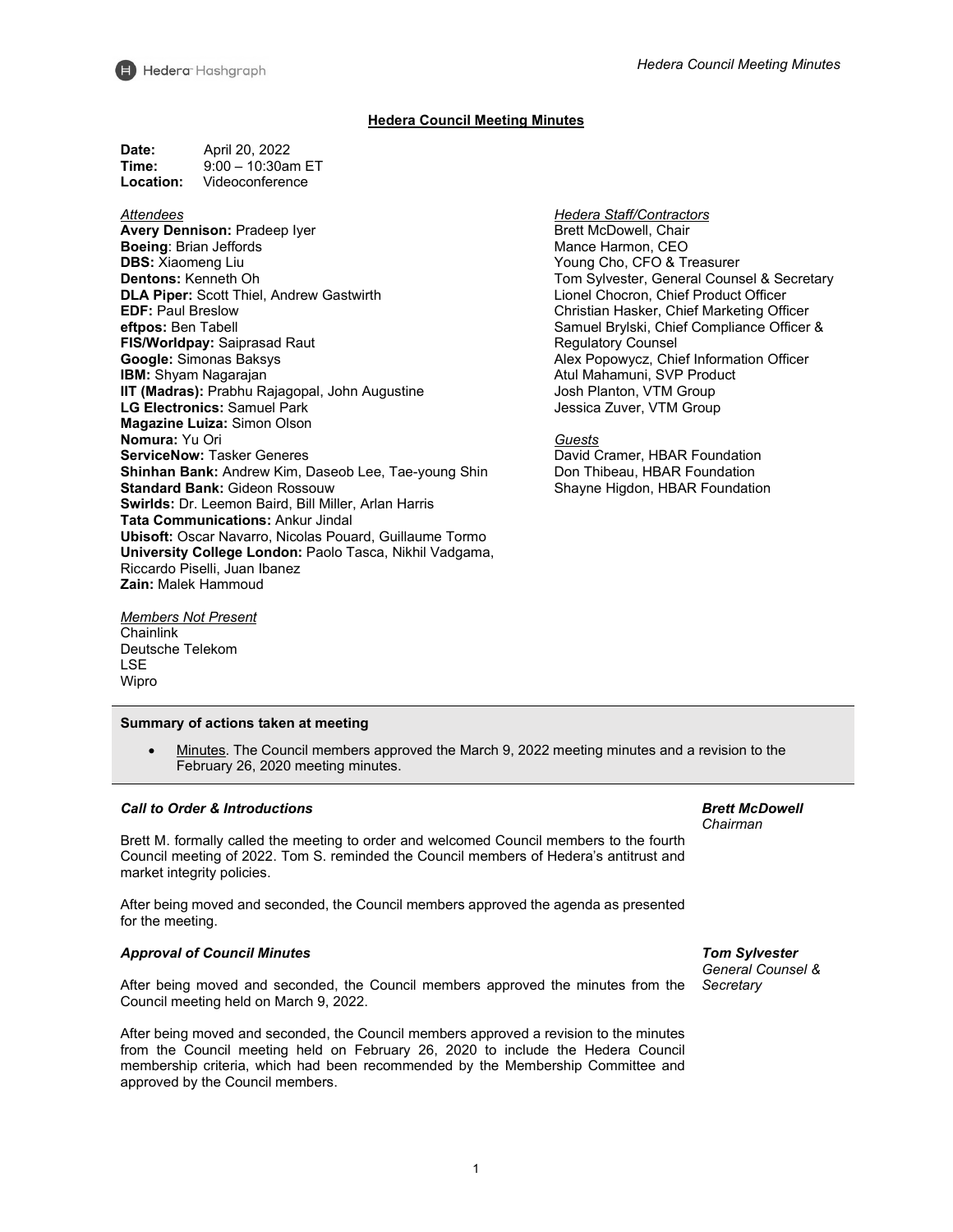

# *HBAR Foundation Quarterly Report*

Shayne H. and Don T. shared that the HBAR Foundation has allocated \$179 million worth of grant funding to 61 projects and has paid \$49 million (comprised of fiat, HBAR and hUSDC) in respect of those grants. They also noted that they have received 356 grant applications, which are in various stages of the review process.

They also reviewed Hedera network KPIs, noting that since August 2021 the number of Hedera network user accounts more than doubled and now exceeds 800,000. In response to questions about network TPS, Don T. noted that, at this time, a few applications are driving the vast majority of network transactions. He added that a few upcoming grant recipients have high TPS requirements, which the Foundation expects will lead to a higher TPS rate on the network.

David C. reviewed the Foundation's four funds—the Crypto Economy Fund, the Metaverse Fund, the Sustainable Impact Fund, and the Fintech Fund—and explained that the Foundation making progress in streamlining processes to speed up the review of grant applications.

The HBAR Foundation also provided an update the Council member recruitment pipeline, media coverage, and social media growth.

The group also reviewed the Foundation's efforts around Hedera ecosystem on-ramps, including an instance where a previous grant recipient did not move forward with utilizing the Hedera Token Service (HTS) due to a lack of HTS integration with specific exchanges. As a result, the Foundation is refocusing its efforts on streamlining HTS integrations and identifying projects that will utilize HTS, which should encourage more on-ramps to integrate HTS on their platforms.

## *Committee Updates*

Andy G. shared his vision for Hedera's Corporate Use Case Committee ("CorpCom") and making it a forum for addressing Council member use case challenges and helping Council members launch POCs. He went on to review the proposed agenda for the CorpCom's kickoff meeting.

Brett M. and Simon O. summarized the history of the Membership Committee ("MemCom") and how it is being reactivated to review and vet potential new Council members. Simon noted that MemCom had a productive recent meeting reviewing prospective Council members and is set on selecting the best candidates for Council membership.

Dr. Leemon B. reviewed the decisions that the Technical Steering & Product Committee ("TechCom") had made since the last Board meeting. He reported that the Council has signed the first Update transaction for the network. TechCom is considering an in-person meeting in 2022 and will look to coordinate with any in-person meetings for the Council overall.

Dr. Leemon B. reported that the Treasury Management & Coin Economics Committee ("CoinCom") has remained focused on staking and reviewing the staking models presented by UCL. Dr. Leemon B. reviewed Hedera Improvement Proposals (HIPs) relating to staking that have been approved since the last Council meeting.

Tom S. shared that the Legal & Regulatory Committee ("RegCom") has been working on several matters, including Russia-related sanctions, public policy/legislation, a revised RegCom Charter, and staking and tax considerations. He noted that the Donetsk and Luhansk regions of Ukraine had been added to Hedera's prohibited jurisdictions list, and that individual Council members may decide whether to have their nodes apply geofiltering to have their nodes block network transactions from Russia.

*Shayne Higdon Executive Director, HBAR Foundation*

*Don Thibeau Chief Strategy Officer, HBAR Foundation*

*David Cramer Chief Operating Officer, HBAR Foundation*

*Andrew Gastwirth Chair, CorpCom*

*Simon Olson Chair, MemCom*

*Dr. Leemon Baird Chief Scientist*

*Tom Sylvester General Counsel & Secretary*